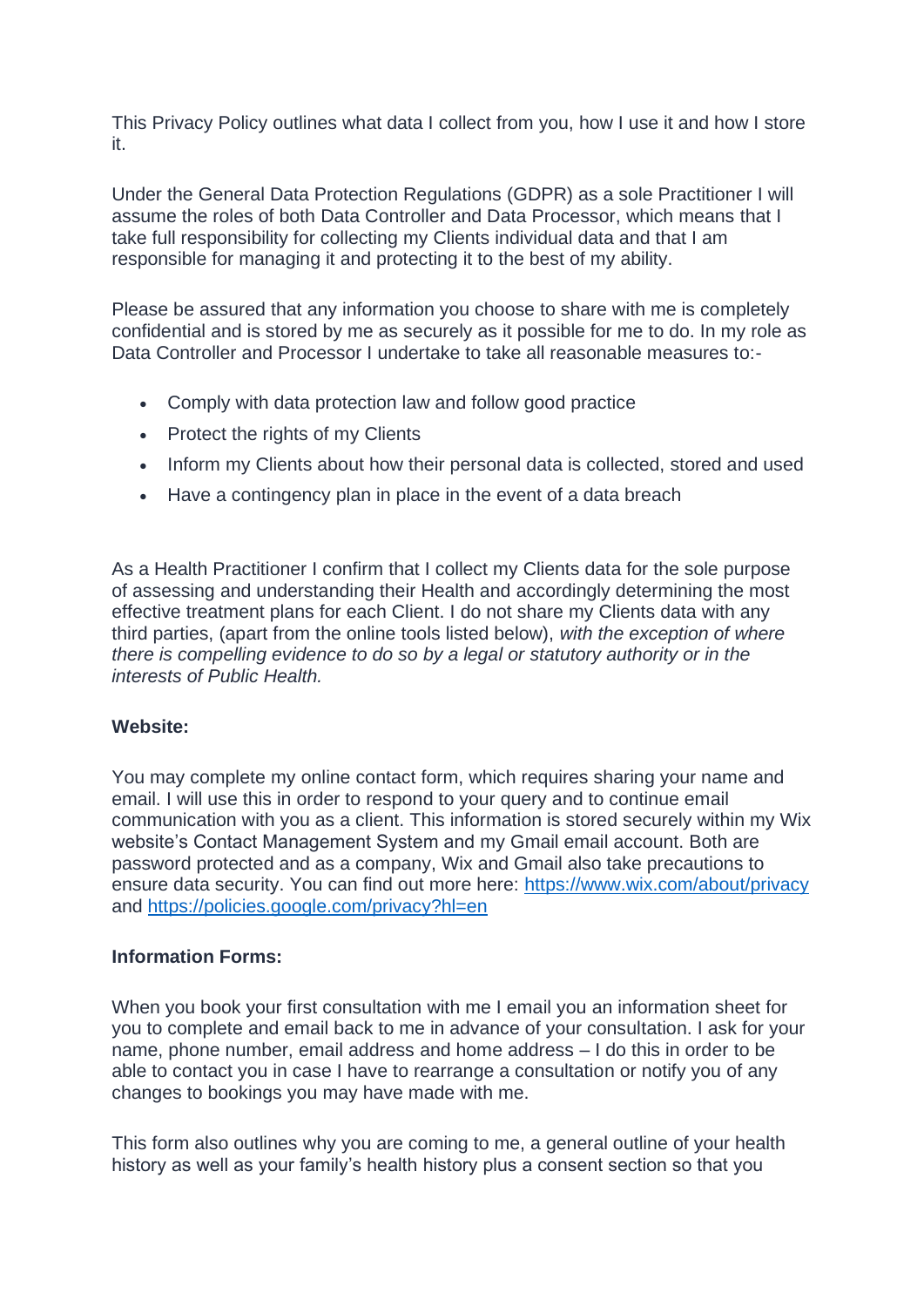understand the terms of business that you are agreeing to once you start working with me. I request this information upfront because it enables me to have done some preparatory work on your case before we meet and therefore our time together is more focused and efficient.

## **Online Consultations:**

I currently work with Paypal in order to process online payments via my Wix website. Here is a link to their Privacy Statement: **[https://www.paypal.com/ie/webapps/mpp/ua/privacy-full.](https://www.paypal.com/ie/webapps/mpp/ua/privacy-full)**

I also currently use Zoom to conduct online consultations. I do not record our consultations unless I have obtained the permission of the Client involved, therefore I do not store any recordings. The only record I hold is my handwritten notes of the consultation which are stored in my Clients case notes in a locked filing cabinet within my office which is also locked when I am not present. Here is a link to Zoom's privacy policy: **[https://zoom.us/privacy](https://zoom.us/privacy )**

## **Case notes:-**

I take notes during your consultations with me either in person, online or by telephone for the purposes of record so that I can refer to your notes to clarify details, monitor progress and to have a complete record of every aspect of your health. This is how Homeopathic remedies are prescribed and having this data is a necessary part of my job.

Your case file is kept in a locked filing cabinet in my Clinic room which is also locked and the only key is held by me. Your case file is never removed from my Clinic unless you have requested a Home visit or are attending my clinic at Brenchley.

I am obliged by law to keep your case notes on file for a period of 7 years from the time of your last consultation with me. In the case of Minors (under 16), I am obliged to keep records until they reach 18 and then for a further 7 years). I keep a summary of all consultations with clients with details of why you have consulted with me & the date, the prescription given & why it has been given, the follow up date and the cost of the consultation. You may request copies of these summary sheets at any time during the period that your records are being held by me and I will supply them within 14 days.

I may ask to take a photo or for you to provide me with a photographic record of particular complaints in order to monitor changes, eg skin disorders or for the sake of identification purposes. These photos will be either printed within a 28 day period and added to your case file and the digital form either stored on my laptop in a password protected file or deleted, whichever you request.

#### **Social Media:**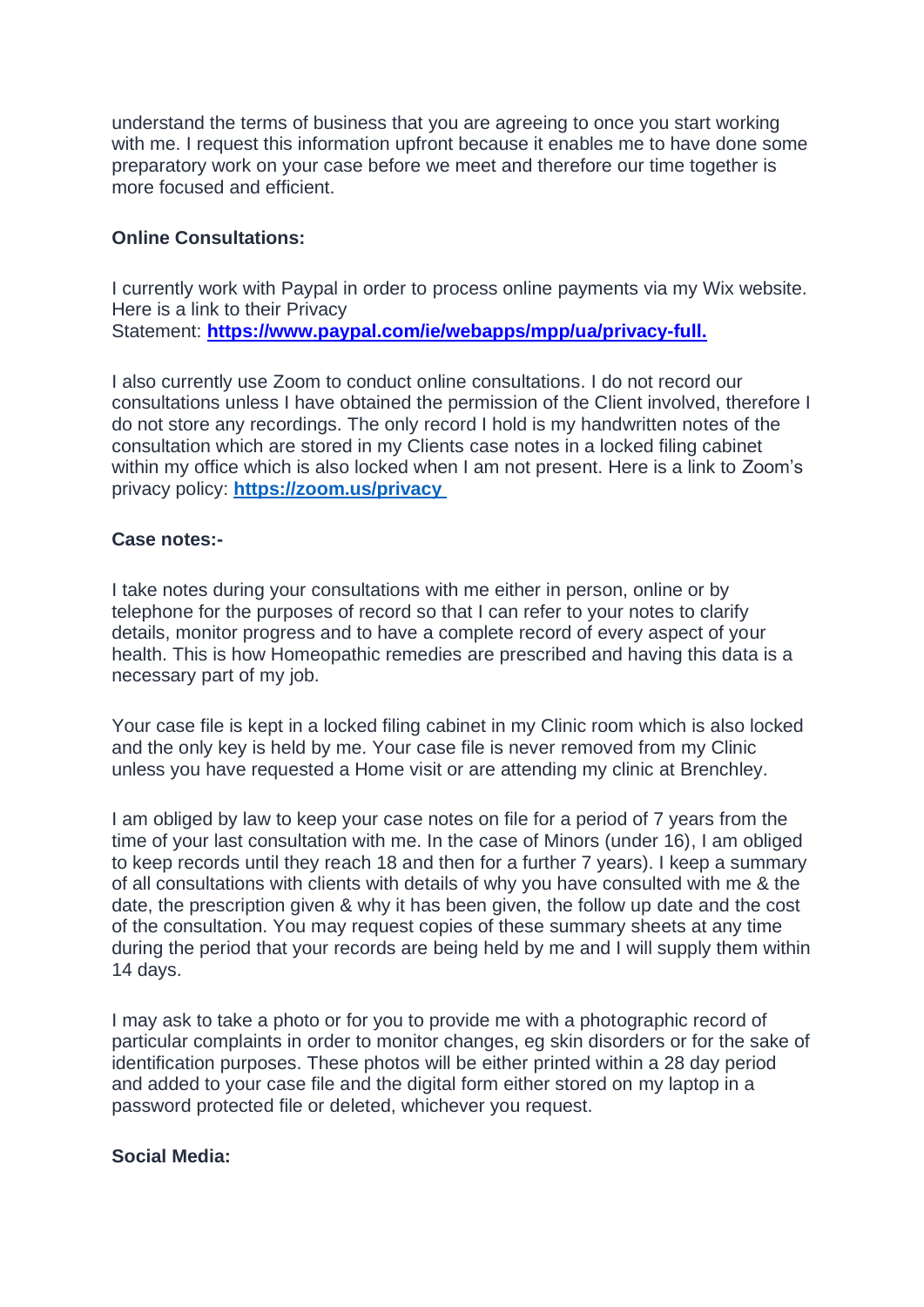My policy is, where ever possible, to conduct any communications made to me that include any personal details, via my business email [gillsugrue.homeopath@gmail.com.](mailto:gillsugrue.homeopath@gmail.com) I cannot be responsible for the confidentiality of messages via any social media platform so I must point out that this form of communication is at your discretion and is your responsibility. To the best of my knowledge **[Facebook](https://www.facebook.com/about/privacy)** and **[Instagram](https://help.instagram.com/519522125107875?helpref=page_content)** are GDPR compliant. Members of my Closed Facebook support group are to be guided by the pinned post at the top of the group page and can be assured that because the group is a 'Closed Group' although it will appear in searches and the membership list is public, all conversations conducted within it are private and therefore can only be seen by other members of the group and the Admin team. You may leave the group at any time.

# **Online Consultations:**

I currently work with Paypal in order to process online payments via my Wix website. Here is a link to their Privacy Statement: **[https://www.paypal.com/ie/webapps/mpp/ua/privacy-full.](https://www.paypal.com/ie/webapps/mpp/ua/privacy-full)**

I also currently use Zoom to conduct online consultations. I do not record our consultations unless I have obtained the permission of the Client involved, therefore I do not store any recordings. Here is a link to Zoom's privacy policy: **[https://zoom.us/privacy](https://zoom.us/privacy )**

## **My handwritten case notes:-**

I take notes during your consultations with me either in person, online or by telephone for the purposes of record so that I can refer to your notes to clarify details, monitor progress and to have a complete record of every aspect of your health. This is how Homeopathic remedies are prescribed and having this data is a necessary part of my job.

Your case file is kept in a locked filing cabinet in my Clinic room which is also locked and the only key is held by me. Your case file is never removed from my Clinic unless you have requested a Home visit or are attending my clinic at Brenchley.

I am obliged by law to keep your case notes on file for a period of 7 years from the time of your last consultation with me. In the case of Minors (under 16), I am obliged to keep records until they reach 18 and then for a further 7 years). I keep a summary of all consultations with clients with details of why you have consulted with me & the date, the prescription given & why it has been given, the follow up date and the cost of the consultation. You may request copies of these summary sheets at any time during the period that your records are being held by me and I will supply them within 14 days.

I may ask to take a photo or for you to provide me with a photographic record of particular complaints in order to monitor changes, eg skin disorders or for the sake of identification purposes. These photos will be either printed within a 28 day period